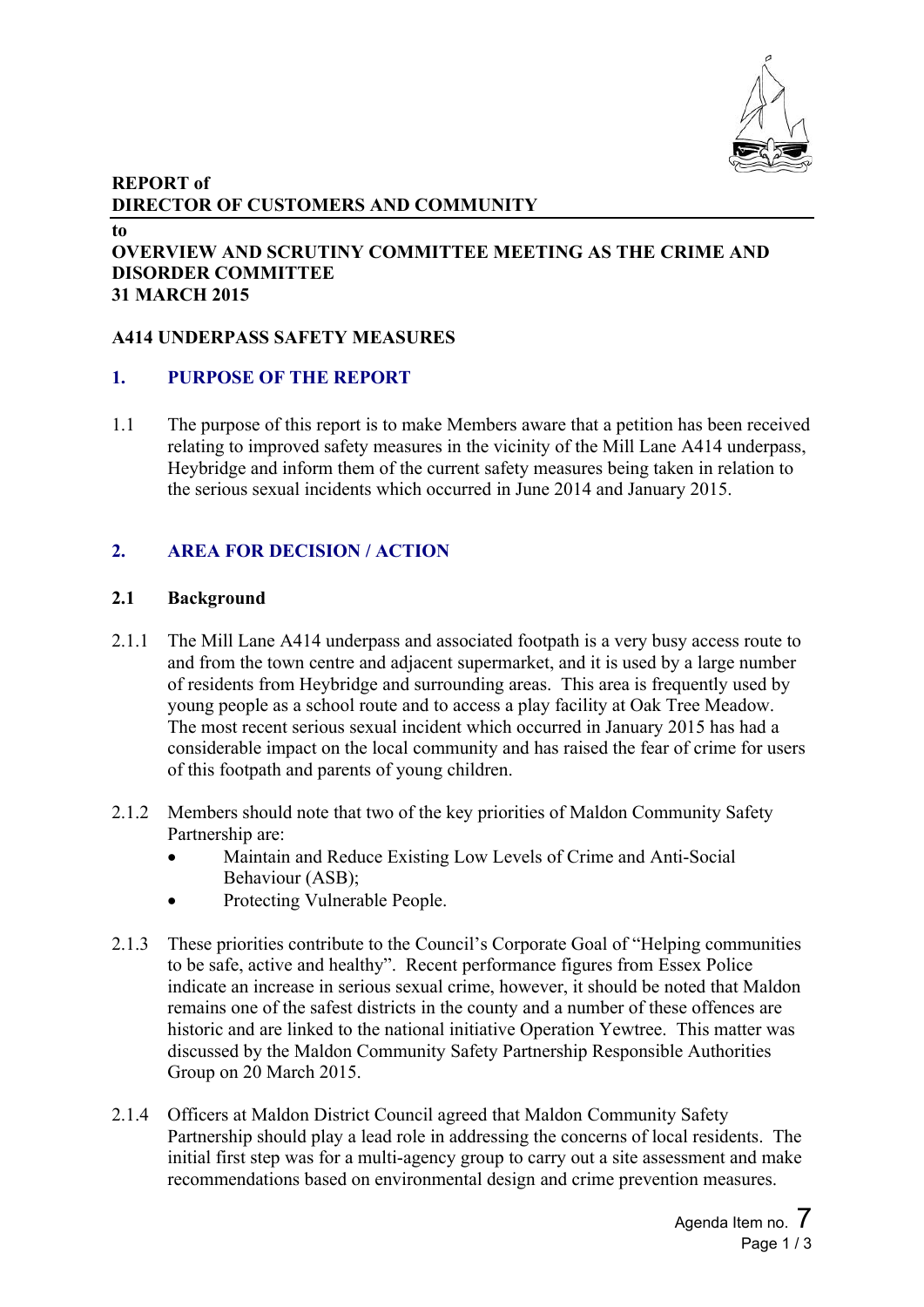This assessment was carried out on 5 February 2015 once Essex Police had completed their forensic crime scene investigations. It was completed during the daytime and hours of darkness to ensure that officers could assess all issues in relation to the current design, fear of crime and measures for improvement. Recommendations in the assessment are graded a high, medium and low priority in terms of urgency and risk. They include improved lighting, CCTV and a reduction in the shrubbery for the area. Members should note that the shrubbery in the immediate vicinity was reduced by the Highway Rangers and completed on 11 February 2015. A copy of this assessment is attached as **APPENDIX 1**.

- 2.1.5 The Community Safety Manager also met the person leading the public call for action, Mrs Kelly Sanger, on site on 13 February 2015 to ensure that views of local people were taken into action. Members should note that this call for action has received significant local press coverage and an on-line petition was set up to support this requesting that Essex County Council make the area safe.
- 2.1.6 The Director of Customers and Community wrote to Essex County Council on 17 February 2015 attaching a copy of the technical assessment and requesting that they take action to make the land in their ownership safe in accordance with their duty under Section 17 of the Crime and Disorder Act 1998. A response was received from the Director of Commissioning, Transport and Infrastructure on 12 March 2015. Whilst they responded stating that the faulty underpass lights were not currently maintained by their street lighting team they suggested that the matter was escalated to Maldon Highways Panel. An emergency agenda item was raised at the meeting which was held on 13 March 2015. The panel agreed to endorse £5,000 expenditure on a lighting scheme to make the area safer, however, there were discussions in relation to the on-going maintenance of the lighting.

# **3. IMPACT ON CORPORATE GOALS**

3.1 This initiative will contribute to the Council's Corporate Goal of "Helping communities to be safe, active and healthy".

# **4. IMPLICATIONS**

- (i) **Impact on Customers** Helping communities to be safe, active and healthy.
- (ii) **Impact on Equalities** None.
- (iii) **Impact on Risk** None.
- (iv) **Impact on Resources (financial)** Maldon Highways Panel contribution of £5,000 and potential contribution from Maldon Community Safety Partnership reserves.
- (v) **Impact on Resources (human)** As above.
- (vi) **Impact on the Environment** Improved safety and natural surveillance of the location.